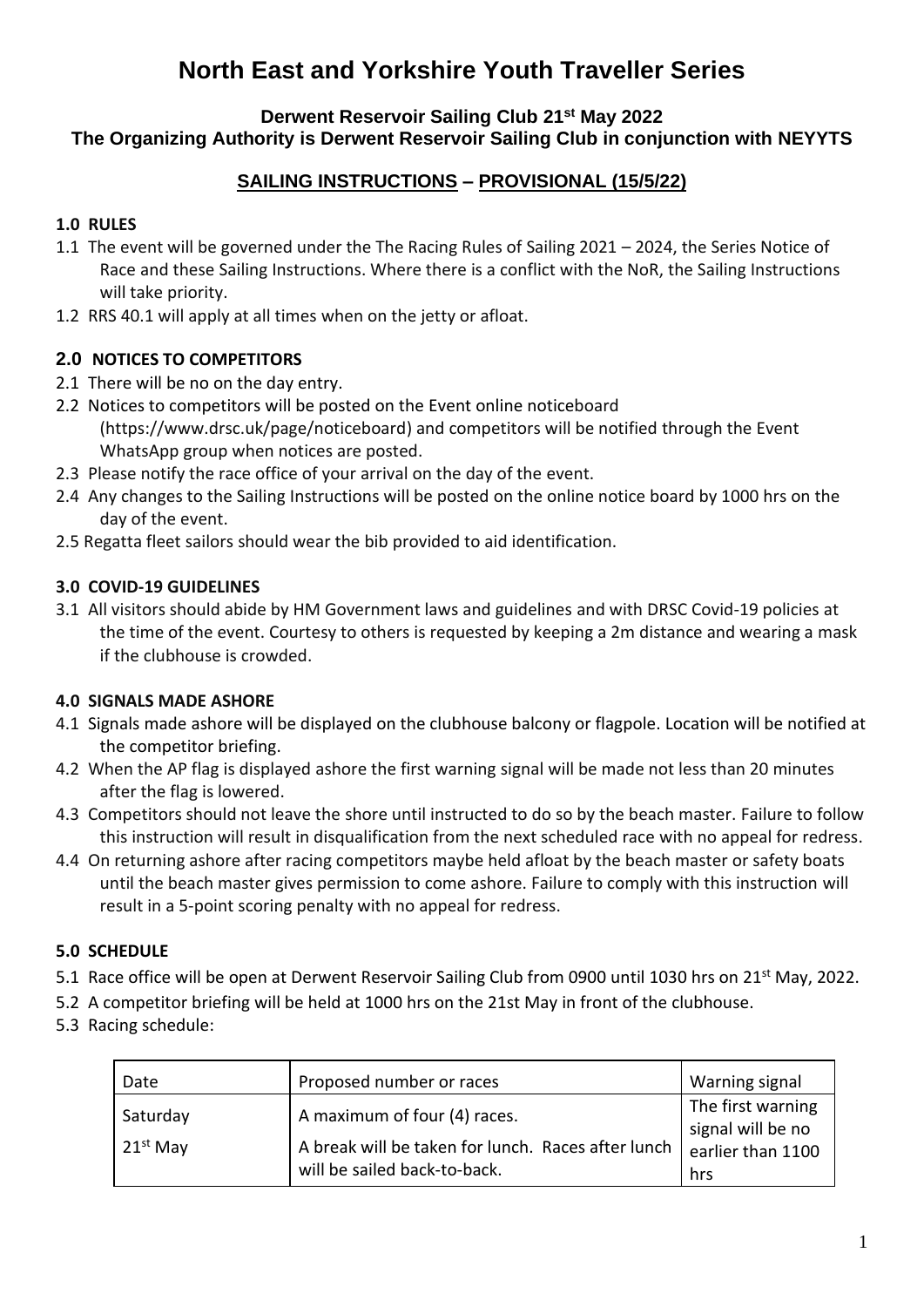#### **6.0 THE START AND FINISH**

- 6.1 The start line will be a race committee boat at the starboard end (including any buoy, object or boat attached to it for the duration of the starting period), and an orange buoy at the port end.
- 6.2 The Finishing marks will be a race committee boat at the starboard end (including any buoy, object or boat attached to it for the duration of the starting period), and a buoy with a blue flag at the port end.
- 6.3 All races will be started using RRS 30.3 (U Flag) or RRS 30.4 (Black Flag).
- 6.4 Races will be started using **RRS26** (5, 4, 1, go).
- 6.5 A boat starting 5 minutes after the starting signal will be scored DNS (DID Not Start) without a hearing.
- 6.6 The class flag will be notified at the competitor briefing.

#### **7.0 MARKS**

7.1 Marks will be large inflatable marks. Replacement marks will be of the same shape as the original marks.

#### **8.0 COURSES**

- 8.1 The course diagrams are shown below. It shows show the courses, the order in which marks are to be passed and the side on which each mark is to be left.
- 8.2 No later than the warning signal, the race committee will designate the course to be sailed (letter) and number of beats to be sailed (number) on white boards over the side of the committee boat.
- 8.3 The course will not change after the start.
- 8.4 The course will be shortened at the finishing line. If the race is shortened, Flag S with two (2) sound signals will be displayed and competitors will round the final mark and finish at the finishing line. All boats crossing the finishing line, within the finishing window (see Instruction 11.1) and from the direction of the last mark will be finished after the course has been shortened. The first boat to be finished may not be the leading boat on the water.

**9.0 OBSTRUCTIONS.** A short submerged wall, which protrudes from the south shoreline, close to Hunter (H) mark and is marked by a green buoy. This must be passed to outside (north).

**10.0 SUPPORT BOATS.** Only boats employed in race management will be allowed on the course unless agreed by the race committee.

#### **11.0 TIME LIMITS and TARGET TIMES**

- 11.1 Time Limits and Target are as follows: Target time (40 minutes), Finishing window (15 minutes).
- 11.2 Boats in the Main and Regatta fleets which have sailed fewer laps than the lead boat may be finished on an earlier lap and average lap times calculated. In this circumstance there is no opportunity for redress. The Race Committee will attempt to notify the competitor but are not obliged to do so.
- 11.3 A boat that retires from a race shall notify the race committee at the first reasonable opportunity.
- **12.0 REPLACEMENT OF CREW OR EQUIPMENT** Substitution of crew or damaged or lost equipment during the event is not allowed without permission of the race committee.

#### **13.0 PROTESTS AND HEARING REQUESTS**

13.1 The exoneration penalty, Advisory Hearing and RYA Arbitration of the RYA Rules Disputes procedure shall apply. The outcome of an RYA Arbitration can be referred to a protest committee, but an arbitration cannot be reopened or appealed.